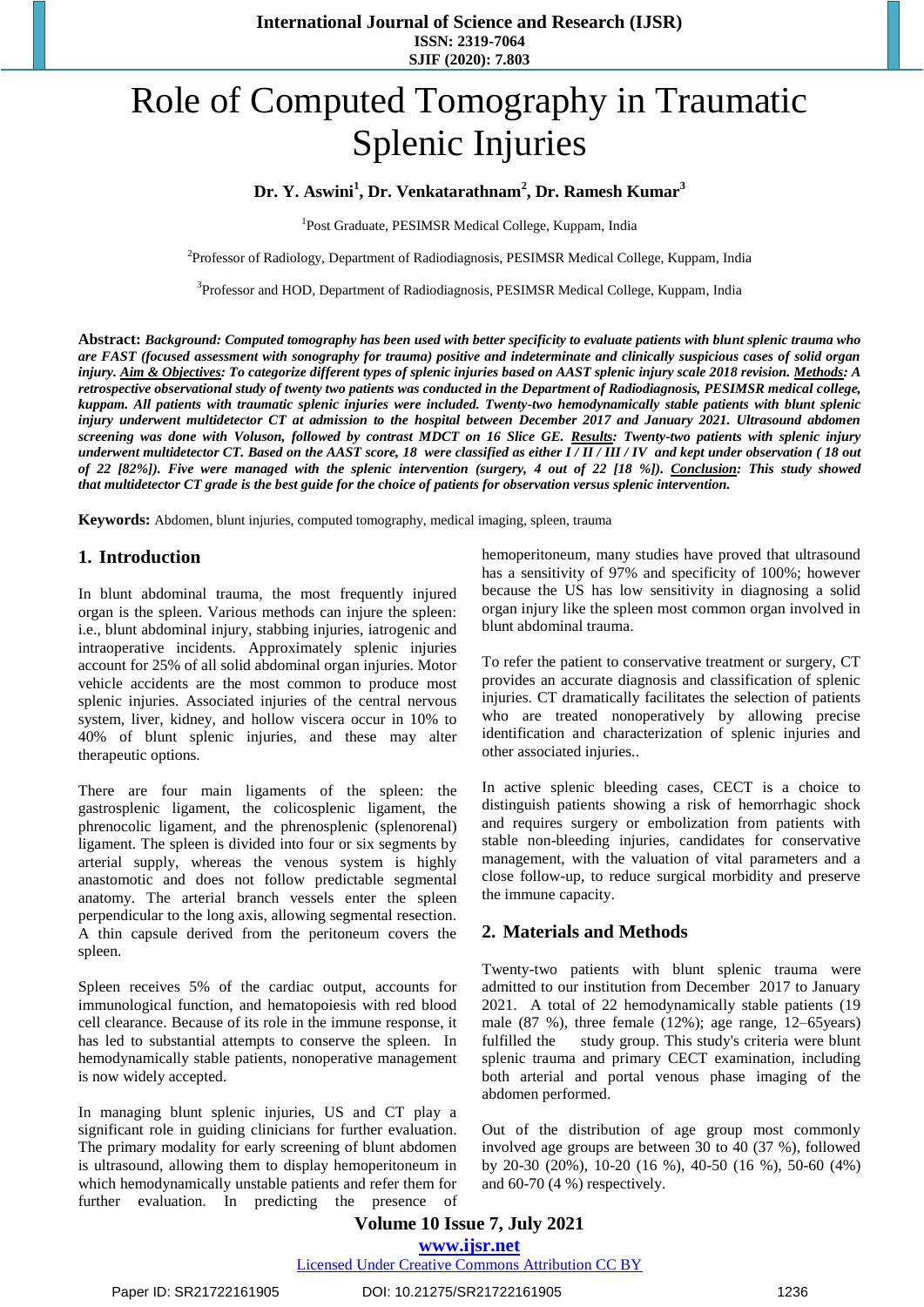## **International Journal of Science and Research (IJSR) ISSN: 2319-7064 SJIF (2020): 7.803**

MDCT is always conducting in dual-phase, and images are acquiring in the arterial and portal venous phases. It is essential that the amount of contrast is adequate and customized to the patient's weight. The flow must be high because those parameters significantly influence the quality of the examination. Multislice CT scanning with the bolus technique is preferred to optimize injury detection and to minimize delay within the department..

In the arterial phase, splenic parenchyma shows a different filling of red and white pulps leads to inhomogeneous enhancement of the spleen (Zebra / psychedelic spleen). So, the spleen assessment should be in portal venous or delayed phase study will show homogeneous attenuation throughout the spleen. The arterial phase is useful in detecting vascular injuries such as pseudoaneurysm and AV fistula.



Assessment of splenic injury should include evaluation for a) Hematoma,

- b) Extent of laceration
- c) Active extravasation of contrast material and
- d) Associated vascular injuries.

Splenic hematomas are frequently hypodense on contrastenhanced CT and hyperdense relative to the splenic parenchyma on unenhanced CT.

Splenic hematomas may be intraparenchymal, subcapsular, or perisplenic.

Intrasplenic hematomas also appear as hypodense within the splenic parenchyma after administration of contrast medium. Subcapsular hematomas are due to the accumulation of lowattenuation blood seen between the splenic capsule and enhanced splenic parenchyma that causes the underlying spleen's indentation. In the perisplenic space, free intraperitoneal blood does not produce this effect on the underlying spleen parenchyma.

Intrasplenic hematomas also appear as hypodense within the splenic parenchyma after administration of contrast medium. .

A splenic contusion is seen as a small hypodense area with blurred margins caused by perilesional interstitial edema and local blood.

A laceration is seen as a linear line of nonopacification of splenic parenchyma that may extend to the capsule . The laceration site can be superficial if it presents only the capsule or in-depth, involving vascular structures of splenic hilum.

Shattered" spleen is due to severe disruption of splenic parenchyma. Vascular hilum injuries usually result in significant bleeding and cardiovascular instability.

According to AAST splenic criteria, active splenic bleeding and nonbleeding vascular injury (pseudoaneurysms or arteriovenous fistula) were diagnosed.

#### **AAST Spleen Injury Scale 2018 revision**

#### **Classification**

#### **Grade I**

[Subcapsular hematoma](https://radiopaedia.org/articles/subcapsular-splenic-haematoma?lang=us) <10% of surface area Parenchymal laceration <1 cm depth Capsular tear

#### **Grade II**

[Subcapsular hematoma](https://radiopaedia.org/articles/subcapsular-splenic-haematoma?lang=us) 10-50% of surface area Intraparenchymal hematoma <5 cm Parenchymal laceration 1-3 cm in depth

#### **Grade III**

[Subcapsular hematoma](https://radiopaedia.org/articles/subcapsular-splenic-haematoma?lang=us) >50% of surface area Ruptured subcapsular or intraparenchymal hematoma ≥5 cm Parenchymal laceration >3 cm in depth

# **Volume 10 Issue 7, July 2021**

## **www.ijsr.net**

# Licensed Under Creative Commons Attribution CC BY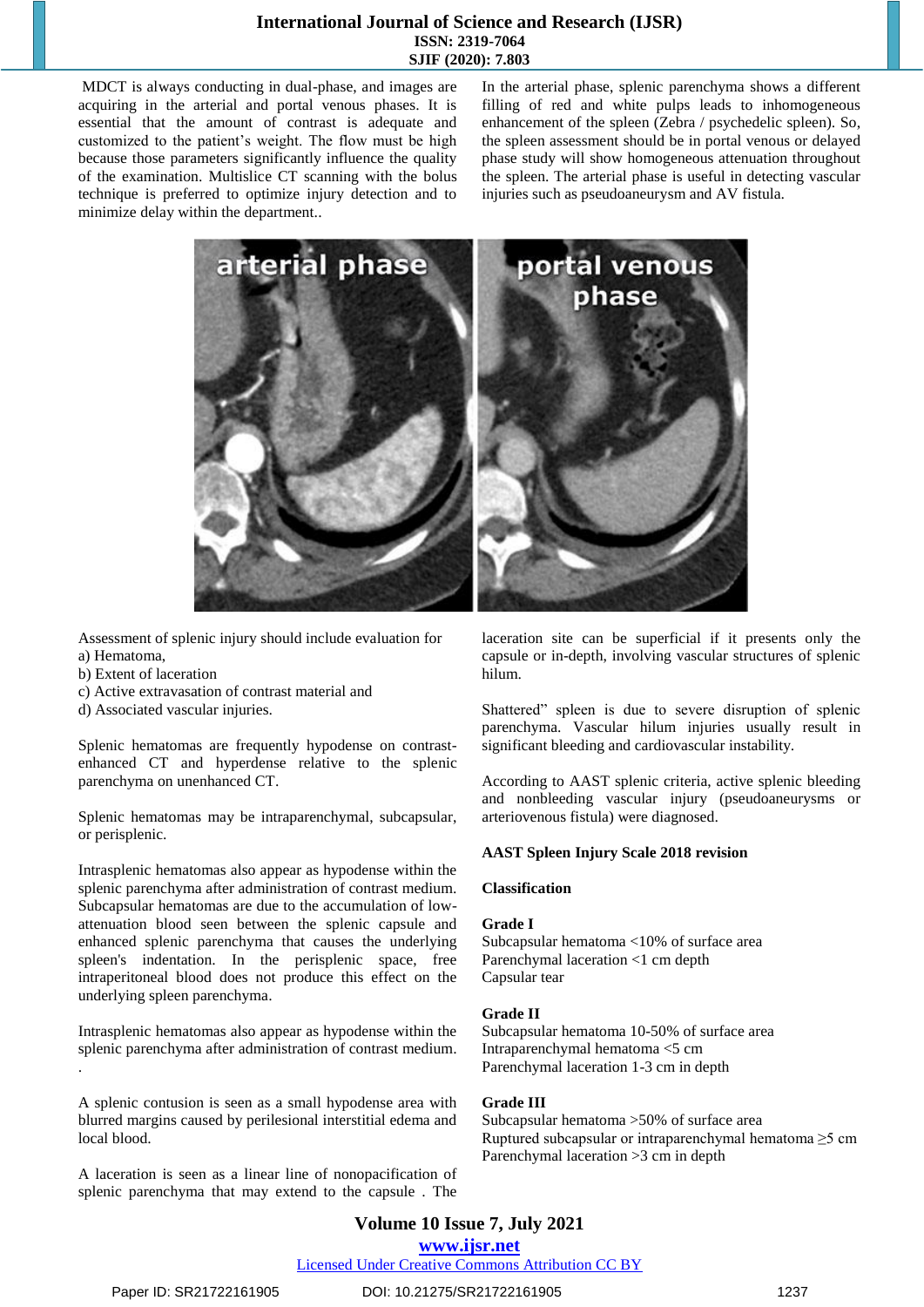#### **Grade IV**

Any injury in the presence of a splenic vascular injury or active bleeding confined within splenic capsule parenchymal laceration involving segmental or hilar vessels producing >25% devascularisation

#### **Grade V**

#### Shattered spleen

Any injury in the presence of splenic vascular injury with active bleeding extending beyond the spleen into the peritoneum

# **3. Results**

#### **Grading of visceral injury by AAST:**

In this study, out of 22 patients with splenic injury, 2 (9%) patients had grade I injury, 4 (18%) patients had grade II injury, 10 (45 %) patients had grade III injury, 5 (22 %) patients had grade IV injury, and 1 (4 %) patient had grade V injury based on American Association for the surgery of trauma (AAST).

More cases belonging to grade III injuries due to the most common mode of trauma are road traffic accidents.

100% of grade V injuries were needed surgical intervention. The most common splenic injury is grade III (45 %), followed by grade IV and grade II .

**Table 1:** Age distribution of splenic injuries

| Grades   10 -20   20 -30   30 - 40   40 -50   50 -60   60 -70   Total |     |     |     |     |            |            |  |
|-----------------------------------------------------------------------|-----|-----|-----|-----|------------|------------|--|
|                                                                       | vrs | vrs | vrs | vrs | <b>Vrs</b> | <b>Vrs</b> |  |
|                                                                       |     |     |     |     |            |            |  |
|                                                                       |     |     |     |     |            |            |  |
|                                                                       |     |     |     |     |            |            |  |
|                                                                       |     |     |     |     |            |            |  |
|                                                                       |     |     |     |     |            |            |  |

The most common type of splenic injury in all age groups is GRADE III

| <b>Table 2:</b> Sex distribution of splenic injuries |  |  |
|------------------------------------------------------|--|--|
|                                                      |  |  |

|         | 10 -20   20 -30   30 -40   40 -50   50 -60   60 -70 |     |     |     |     |     |
|---------|-----------------------------------------------------|-----|-----|-----|-----|-----|
|         | vrs                                                 | vrs | vrs | vrs | vrs | vrs |
| Males   |                                                     |     |     |     |     |     |
| Females |                                                     |     |     |     |     |     |

Most common age group involving splenic injuries is  $30 -$ 40 yrs followed by  $40 - 50$  yrs and  $20 - 30$  yrs.

Those patients with stable blood pressure, adequate urine output, maintained abdominal circumference, and insignificant changes in laboratory investigations were managed conservatively. Conservative management is an established and accepted management protocol for most blunt splenic injuries. Conservative management has a significant decrease in hospital stay length and morbidity than patients who undergo surgery.

One Grade V case shattered spleen with unstable clinical condition needs operative management .Three cases with grade IV, III and II needs operative management. The indication in these cases are different based on associated renal injury, bowel injury, presence of hemoperitoneum and decreasing blood pressure. In grade II splenic injury the surgical intervention is needed because of associated renal injuries and hemoperitoneum, when they became unstable clinically.

The sensitivity of MDCT is assessed on depending on accurate CECT findings helps in guiding patient management (Operative versus Conservative).

| <b>Table:</b> Grades of splenic laceration with respective |
|------------------------------------------------------------|
| hematoma and lacerations                                   |

| Grade<br><sup>S</sup> | Hematoma<br>(Parenchyma (Parenchyma)<br>Subcapsular) Subcapsular) | Laceration | Vascula<br>Injury | Active<br>Bleedin<br>g | No.<br>of<br>case<br>s | %<br>(100) |
|-----------------------|-------------------------------------------------------------------|------------|-------------------|------------------------|------------------------|------------|
|                       | <10%                                                              | $<$ 1 cm   | No                | N <sub>0</sub>         | 2                      | 9%         |
| П                     | $10 \% - 50%$                                                     | $1-3$ cm   | No                | N <sub>0</sub>         |                        | 18%        |
| Ш                     | $>50\%$                                                           | $>$ 3 cm   | No                | N <sub>0</sub>         | 10                     | 45%        |
| IV                    | $>50\%$                                                           | $>$ 3 cm   | yes               | N <sub>0</sub>         |                        | 22%        |
| v                     | $10 - 50%$                                                        | $1-3$ cm   | Yes               | Yes                    |                        | 4%         |

#### **Grade I type:**

In this study (9%) two cases were categorized into Grade I. These cases show splenic laceration less than 1 cm, one case shows less than 10 % subcapsular hematoma. All are treated under nonoperative management.



**Volume 10 Issue 7, July 2021 www.ijsr.net** Licensed Under Creative Commons Attribution CC BY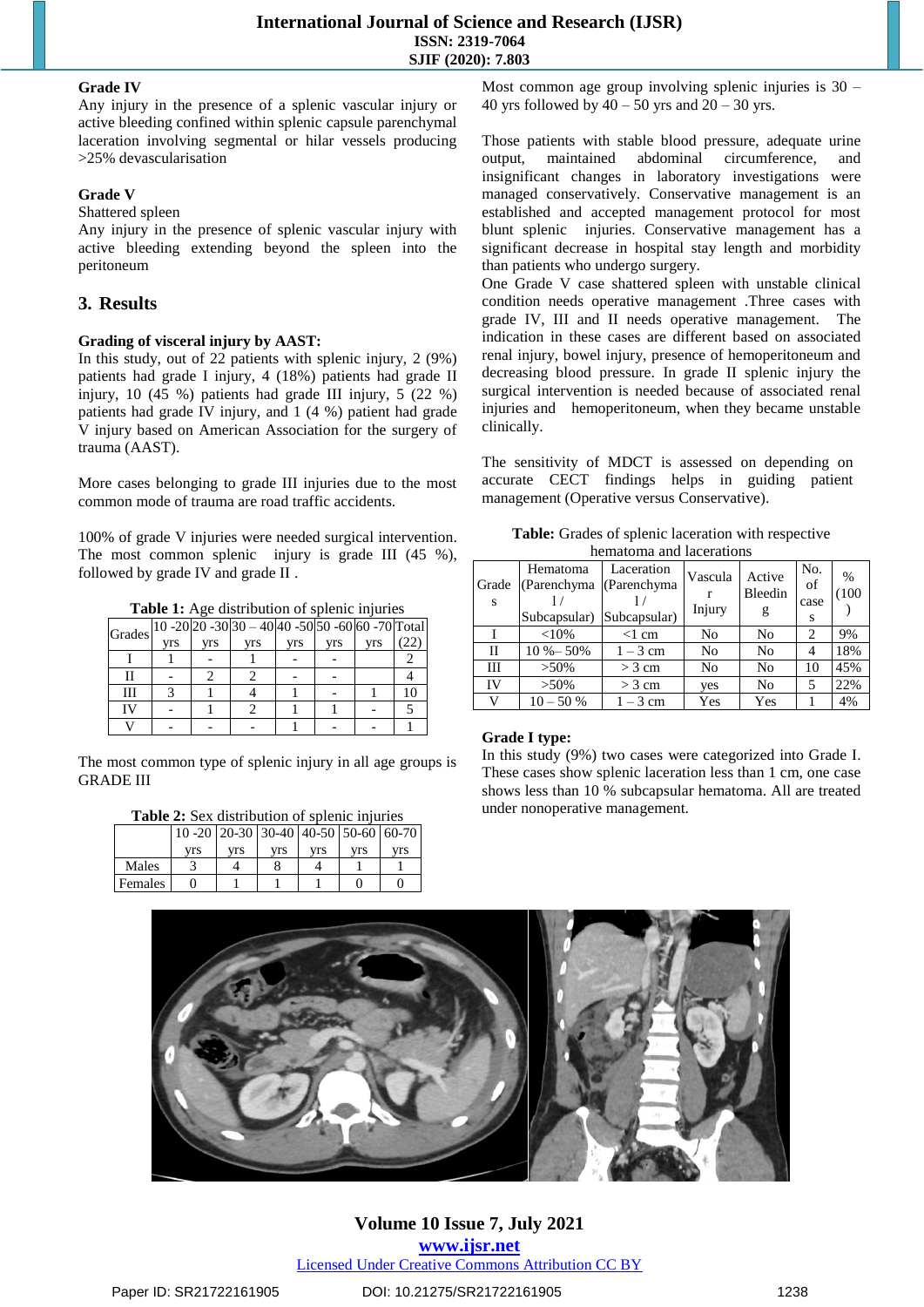#### **Grade II:**

In this study, 4 cases (18 %) shows grade II features like irregular non enhancing areas noted involving anterior portion of spleen with intraparenchymal hematoma < 5cm in size, laceration  $<$  3 cm in depth and subcapsular hematoma $<$ 50% of surface area. No obvious extravasation of contrast

seen. Splenic vein and splenic hilum are normal. Splenic artery and splenic vein shows normal enhancement. Only one case shows abnormal clinical conditions due to associated with other injuries leads to surgical intervention.



#### **Grade III:**

Majority of the cases show grade III splenic injuries i.e, 10 (45 %) like large irregular non enhancing area [60- 70%] noted involving body and superior pole. Areas of capsular breech noted. Moderate perisplenic collection

noted. No active contrast leakage noted. Splenic vein and splenic hilum are normal. Majority of the cases (9) are treated with non surgical management. Only one patient treated with operative management.



#### **Grade IV**

Four cases show grade IV criteria like parenchymal disruption and multiple nonenhancing areas in the portal phase, predominantly in mid and lower portions and along the subcapsular location, some of the nonenhancing areas being wedge/ linear in orientation extending till the capsular surface, suggests 50% devascularisation. No actiive extravasation/ pooling of contrast seen in arterial and delayed phases. Splenic artery and vein upto hilum show normal contrast opacification. Out of four, three managed with nonoperative management and one needs surgical intervention due to associated renal and bowel injuries.

# **Volume 10 Issue 7, July 2021 www.ijsr.net** Licensed Under Creative Commons Attribution CC BY

Paper ID: SR21722161905 DOI: 10.21275/SR21722161905 1239